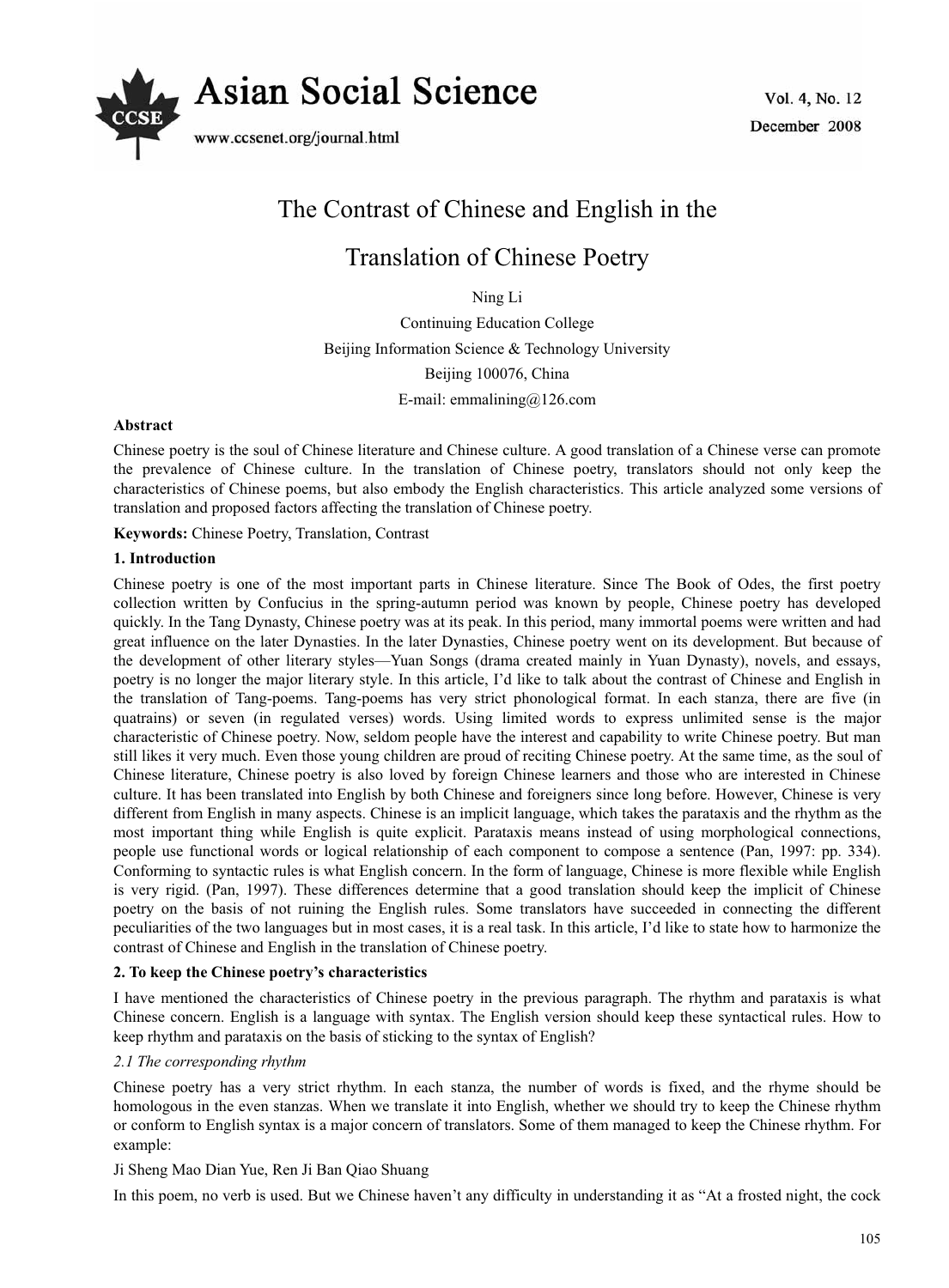is crowing outside the thatch inn and there are seldom people on the wood bridge." However, someone has ever translated it as,

Cock crow thatch inn moon.

Man trace wood bridge frost. (Zhang, 1993, pp. 19)

Readers could possibly find this translation is of fun, but will English native speakers understand it?

Other translators give priority to English syntax in their translations. For example,

Deng Guan Que Lou (Wang Zhi Huan)

Bai Ri Yi Shan Jin, Huang He Ru Hai Liu.

Yu Qiong Qian Li Mu, Geng Shang Yi Ceng Lou.

Xu (1990, pp. 31-32) translated it as

An Ascent to Stork Hall

The setting sun behind the mountains glows

The muddy Yellow River seawards flows.

If more distant views are what you desires.

You simply climb up a storey higher.

It's a typical English poem with a rhyme of aabb. Though it's not completely identical to the original format, both the form and the expression are all very successful. It can be called a work of art. In another example, Zhu (1995) translated "Quan Fei Shui Sheng Zhong, Tao Hua Dai Yu Nong" as,

A dog,

A dog barking,

And the sound of the rushing water.

How dark and rick the peach flowers after the rain.

The author used some present participle instead of verbs making the English version very vivid with the barking of the dog and the rushing of the water

But sometimes it's really very difficult to make a compromise between rhythm of Chinese poem and English syntax rules. In such occasions, the obedience to the implicit sense of the original poem is very important. For example,

Xun Yin Zhe Bu Yu (Jia Dao)

Song Xia Wen Tong Zi, Yan Shi Cai Yao Qu.

Zhi Zai Ci Shan Zhong, Yun Shen Bu Zhi Chu.

W. Bynner (1995) translated it as

When I question your pupil, under a pine tree.

"My teacher," he answered, "went for herbs"

"But toward which corner of the mountain,

How can I tell through all these clouds"? (*cf.* Zhang, 1994)

In this translation, we can't find a slightest trace of the original poem. Bynner translated "Yan Shi Cai Yao Qu, Zhi Zai Ci Shan Zhong, Yun Shen Bu Zhi Chu" as a direct answer of the little boy. However, it's still a good version for the readers can both understand the implicit meaning of the poem and enjoy the mood of the poet.

Rhythm is very important in Chinese and Chinese poetry. But when Chinese poetry is translated into English, it doesn't matter whether we keep the rhythm or not. The grasping of the implicit sense is more important than just keeping the form.

#### *2.2 The realization of parataxis*

In Chinese poetry, the realization of parataxis is very important. Poets prefer using logic relationship to grammar rules in composing stanzas. In order to be as compact as possible, poets may use some incomplete sentences. The readers could complement these incomplete parts according to their imagination. However, English is an explicit language, the supplement of the omitted part in the original poem seems necessary. Then is there a standard for good translations? In my opinion, a good translation should be coincide on logical relationship with the original poems. In other words, translators should attach importance to some key meaning clusters of the Chinese poems in narrow sense; while in broad sense, they should give superiority to the implicit sense and the mood of the poets.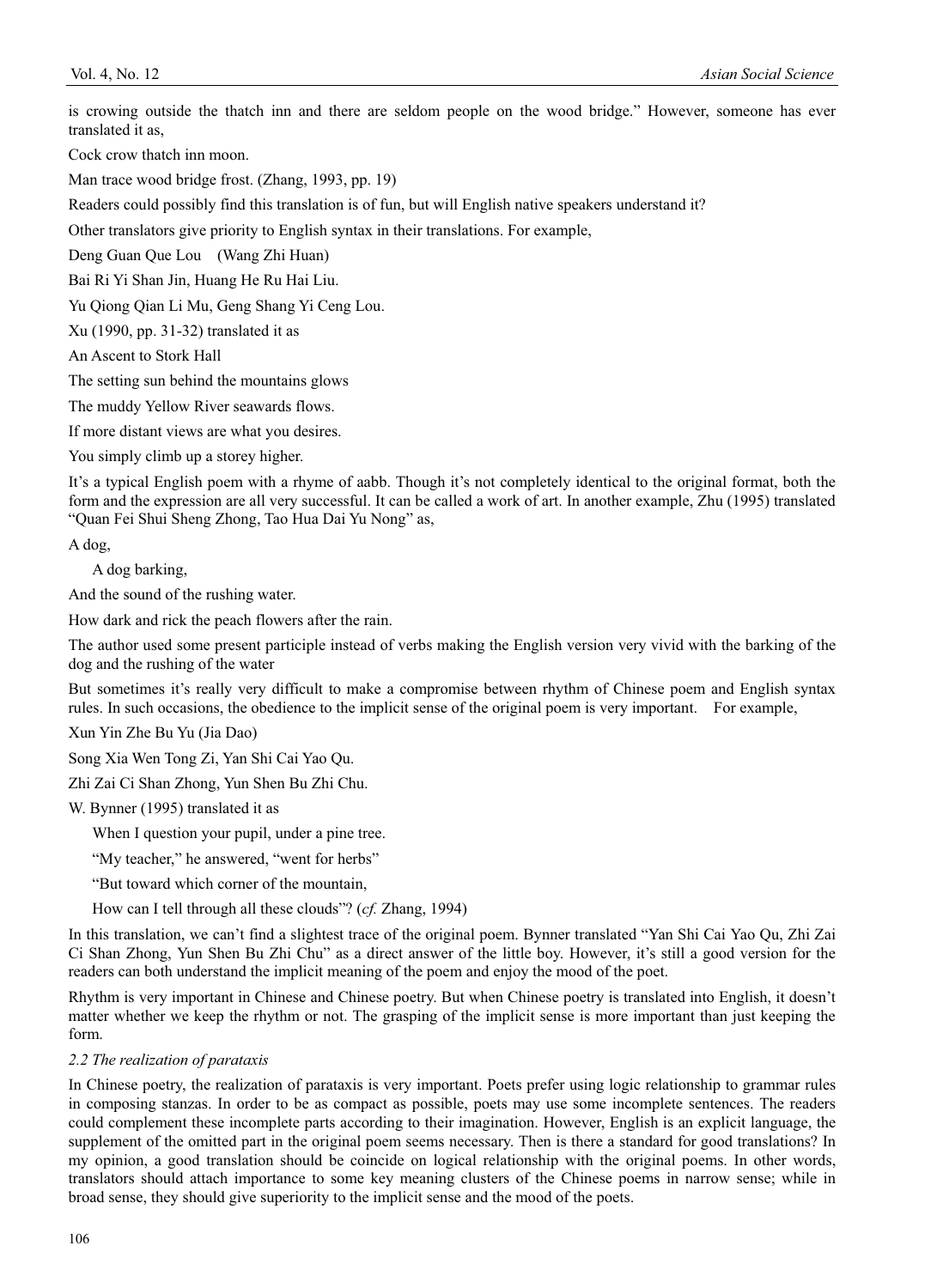2.2.1 Focusing on key meaning clusters of a Chinese poem

Let's make an comparison of the following translations.

Yue Luo Wu Ti Shuang Man Tian,

Jiang Feng Yu Huo Dui Chou Mian. (Zhang Ji )

In Bynner's Translation,

While I watch the moon go down, a

Crow caws through the forest,

Under the shadows of maple trees, a

Fisherman moves with his torch.

----Translated by Bynner ( *cf.* Zhang, 1994, PP. 22)

Zhang Ting-Chen and Wilson translated as,

The setting moon, a cawing crow, the

Frost filled sky

River-maples, fisherman flares, and troubled sleep

---- Zhang Ting-Chen and Wilson (*cf.* Zhang and Wilson, 1991: 10-11)

In Xu Yuan-Zhong's translation,

The moon goes down the cows caw in

The frosty sky

Dimly-lit fishing boats' neath maples sadly lie

----Xu Yuan-Zhong (*cf.* Zhang, 1994: 22)

The key meaning cluster in this poem, is "Dui Chou Mian", for it can reflect the mood of the poet the best. In Bynners' version, "Dui Chou Mian"has been omitted, so the two stanzas have become a description of the scenery. Zhang and Wilson's (1991) version adopted the rhythm of the original poem, using six nouns in their version. We Chinese native speakers may understand it, but whether native English speakers can understand it is a big problem. This version is not coincident with English syntax. The ellipsis of the subject may embarrass the readers. Besides, "Dui"hasn't been translated. While the third version seems the best one in all the translations. Xu used "personification" to endow nature with the quality of human beings, which pull the traveler in the boat and the scenery out the boat together. The third version can really help readers taste the poet's loneness when he lay sadly at night. So the translation of the key meaning clusters can help readers make a better understanding of the whole poem.

2.2.2 Focusing on implicit sense and poets' mood

In the translation of Chinese poetry, grasping of implicit sense is the most important thing. The logical relationship of each component of the poem is the soul of a good translation. Though grammar rules have often been considered in English, the coincidence in implicit sense cannot be ignored. Differences in understanding the implicit sense may emerge different effect.

Xun Yin Zhe Bu Yu (Jia Dao)

Song Xia Wen Tong Zi, Yan Shi Cai Yao Qu.

Zhi Zai Ci Shan Zhong, Yun Shen Bu Zhi Chu.

Bynner translated it as,

A Note Left for an Ascent Recluse

When I question your pupil, under a pine tree.

"My teacher," he answered, "went for herbs"

"But toward which corner of the mountain,

How can I tell through all these clouds"?

---- Bynner (*cf.* Zhang 1994, pp. 25)

I met your boy' neath a pine tree.

"My master's gone for herbs," says he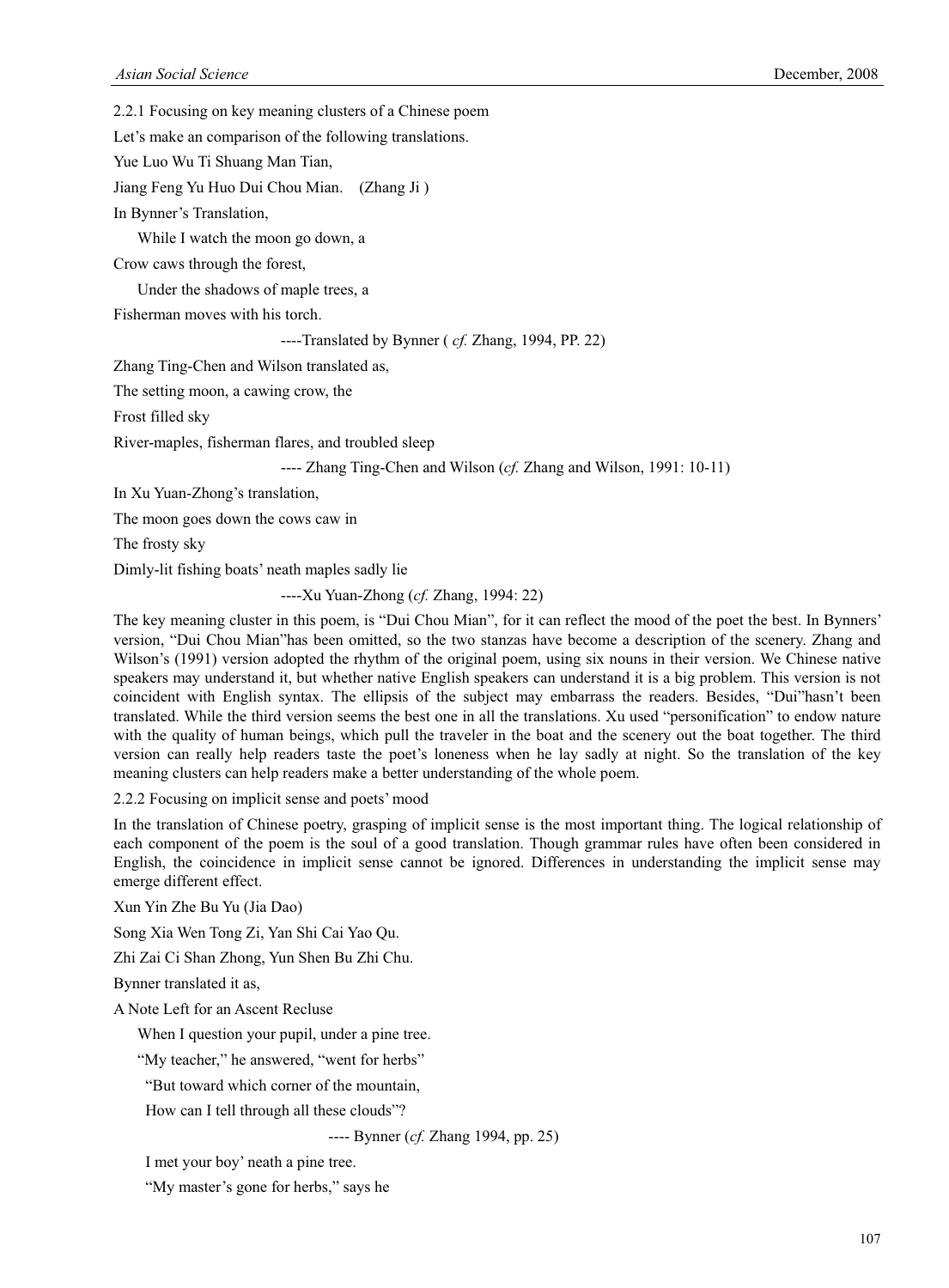"Amid the hills I know not where,

For clouds have veiled them here and there."

----Xv Yuan-Zhong (*cf.* Zhang 1994, pp. 25)

I questioned a boy underneath a pine tree,

Thus answered he "The master is gone to gather herbs,

Must be right here in the mountain.

The clouds are thick; I can't tell where."

----Lu Zhi-Wei (*cf.* Zhang 1994, pp. 25)

Poets use limited words to express unlimited sense. The translators should try to supplement those words which are unsaid by the poets through their imagination. This poem is a very famous poem in Chinese literature. It expresses the change of visitor's state of mind and the quality and style of the visited. All the three versions can describe these two aspects well. But the third version is the best. After reading the version, we seem to see a little child is answering a visitor frolicly. In the third sentence " must be right here in this mountain" gives the visitor a gleam of light, but in the last sentence "the clouds are thick; I can't tell where" the gleam of light become desperation. The change of visitor's state of mind seems experienced by our readers.

So, in the translation of Chinese poetry, a completely corresponding rhythm is not necessary, but parataxis is very important. The English version should attach importance to the key meaning clusters and grasp the implicit meaning of the original poem. The logical relationship in Chinese should be full reflected in the English version.

#### **3. To embody the English characteristics**

English is a kind of syntax language, which determines that the English version of Chinese poetry should and must have the characteristics of morphological language. At the same time, English is a kind of Subject—Predicate language (Pan, 1997), so an English sentence should have both the subject and the predicate. The subject and the predicate should be identified. Subjects have singular form and plural form. The predicate parts may change according to the tense. Chinese haven't morphology, so it doesn't need tenses, singular or plural form, and the identification of the subject and the predicate. Chinese is a kind of Topic—Comment language (Pan, 1997). Each part of speech can be the topic, so both the subject and the object can be omitted. On the other hand, English is very rigid, so the morphological rules must be submitted, while Chinese is flexible, and logical relationship is most important. Because of the fixed format of Chinese poetry, many components have been omitted, but it won't have an influence on the understanding of the Chinese poetry. But when we translated it into English, only by complementing the omitted grammar components, the English version can be well expressed, so we should try to make a complementary of these grammar components.

#### *3.1 The supplement of subject*

The ellipsis of subject is often found in Chinese. In Chinese poetry, we make an effort to use fewer words to express deep meaning. So the ellipsis of subject is very familiar to Chinese speakers. However, subject is a very important component in English for English is a kind of Subject—Predicate language. So choosing a good subject is very important in translating Chinese poetry. Look at this example,

Xin Jia Niang (Wang Jian)

San Ri Ru Chu Xia, Xi Shou Zuo Geng Tang.

Wei Yin Gu Shi Xing, Xian Qian Xiao Gu Chang.

In Chinese, we will never take the executor of the action seriously. What we know is a newly married woman tries to serve for her mother-in-law. But if we must give it a subject, who is it? W.J Fletcher (1926) translated it as,

Now married three days, to the kitchen I go,

And washing my hands, a fine broth I prepare.

But what kind of taste auntie likes, I don't know,

So deed to my sister-in-law, the first share.

In this version, Fletcher used "I" as the subject. In his version, a traditional Chinese woman is telling us her daily life after marriage. Xu Zhong-Jie translated it as,

Three days after the wedding,

Her duties as bride, she saw.

Off she went to the kitchen,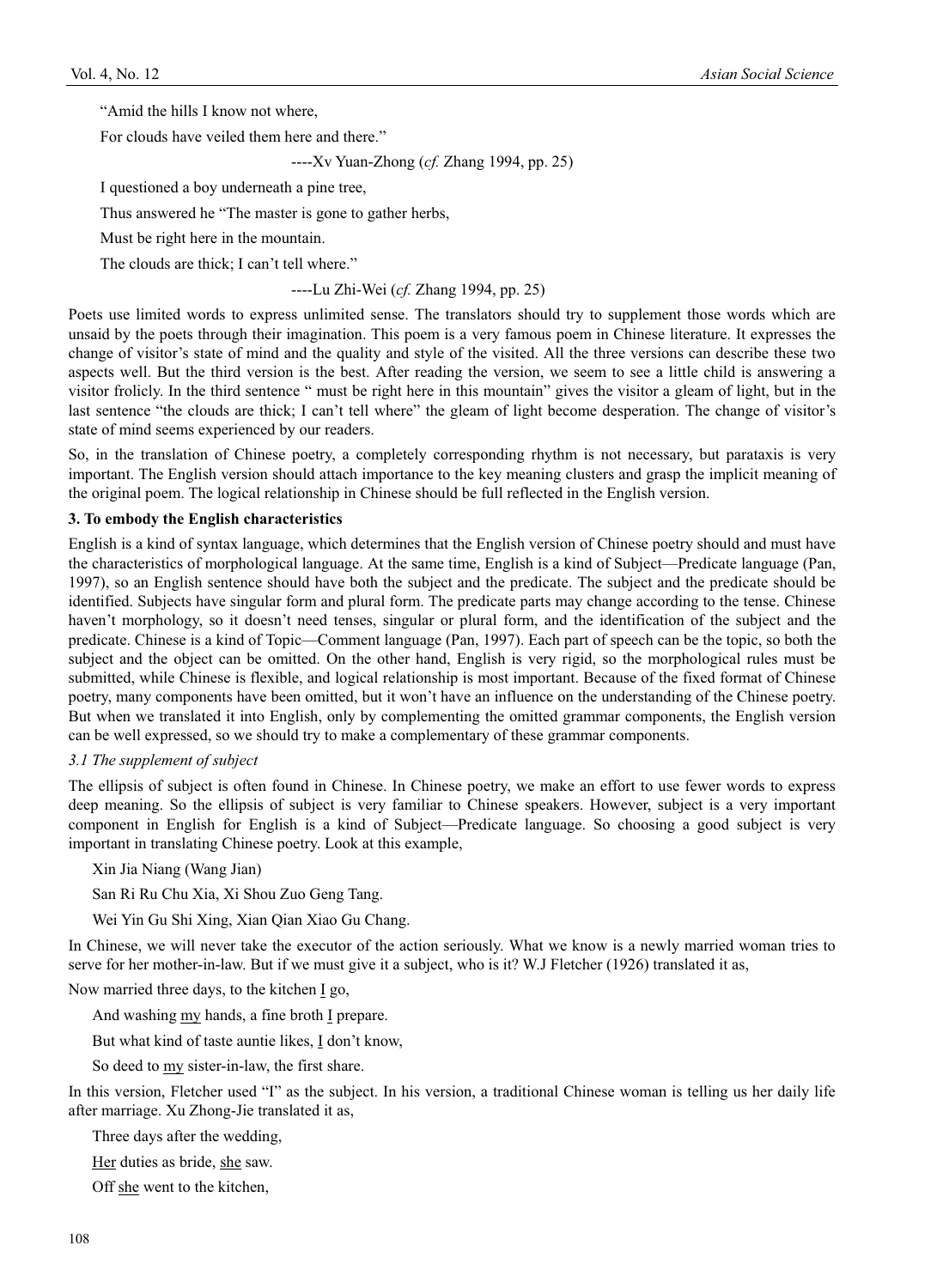Made soup for mother-in-law.

Not knowing what's to her taste,

What's the best to do, she saw.

She must offer some of it,

For trial to sister-in-law. (Xu 1990, pp. 31-32)

In this version, the author tells us a story of a traditional Chinese woman's marriage life in the third-person. The different personal pronoun brings us different feelings. We may say the first translation is more vivid, but we can't say the second is a bad one.

But in another case, translator made mistakes in deciding subjects. For example,

Xiao Yue Guo Can Lei, Fan Xing Su Gu Guan.

Bynner translated it as,

The moon goes down behind a ruined fort,

Leaving star-clusters above a gate. (*cf* Zhu, 1995, pp. 41)

In this version, we can see that the author didn't know what should be the real subject in this poem. In his opinion, "the moon" and "the star" are the subjects. In fact, the real subject should be the person who is passing by the ruined fort. The sense of it is a man passed by a ruined fort in the early evening. In Zhang Ruogu's version,

By waning moon, you'll cross the desolate battle-ground,

Underneath myriad stars, you'll sleep at the old gate,

And sleep at the old gate underneath the clustered star. (Zhu, 1995, pp. 41)

The translator has really understood the original poem.

*3.2 The supplement of predicate.* 

Predicate is the quintessence of English sentences. It can't be absent almost in any condition. But in Chinese, predict is not always needed. Some nouns in Chinese can express a dynamic sense. So choosing an accurate verb to be the predicate will make the translation more vivid.

Chang'an Yi Pian Yue, Wan Hu Dao Yi Sheng. (Du Fu)

In this poem, we can see "Chang'an "is a noun, "Yi Pian" is a number-plus-classifier expression. "Yue" is another noun. In the second sentence, "Wan Hu" is a number-plus-classifier expression. "Dao Yi Sheng" is a noun too. In these two stanzas, no verb was used. Let's look at the English versions,

In Bynner's version,

A slip of the moon hangs over the capital,

Ten thousand washing-mallets are pounding. (*cf* Zhu, 1995, pp. 40)

Yang Yixian and Dai Naidie's version is,

The moon shires upon Chang'an city

From all houses holds the sound of pounding clothes. (*cf.* Zhu. 1995, pp. 40)

Xu Zhong-Jie's version is,

Over Chang'an hangs the moon

Callous and cold

For each house hold thumping sounds issue forth. (*cf.* Zhu, 1995, pp. 40)

Now let's make a compare of the three versions. In the first sentence, both Bynner and Xu Zhong-jie use "hangs over", while Yang & Dai deal it with "shires upon". The verbs used in the three versions share the same meaning. We don't discuss it in detail, here. We shall pay more attention to the verbs in the second sentence. The Yang & Dai used "holds", while Xu used "hold... issue forth". "issue forth" has the meaning of "Fa Chu". It's a dynamic verb, so it's better than the other one. However, I prefer Bynner's version. He adopted a present progressive " are pounding" as the predicate. Readers seem to have heard the pounding of the washing-mallets after reading his version. They may draw a beautiful picture on their minds that in a peaceful night, the moon hangs over. The pounding of the washing mallets can be heard. Many families are enjoying their pacific and beautiful life. "hangs over" is a static verb phrase, while " are pounding" is dynamic. The connection of static state and the dynamic one makes the translation very colorful.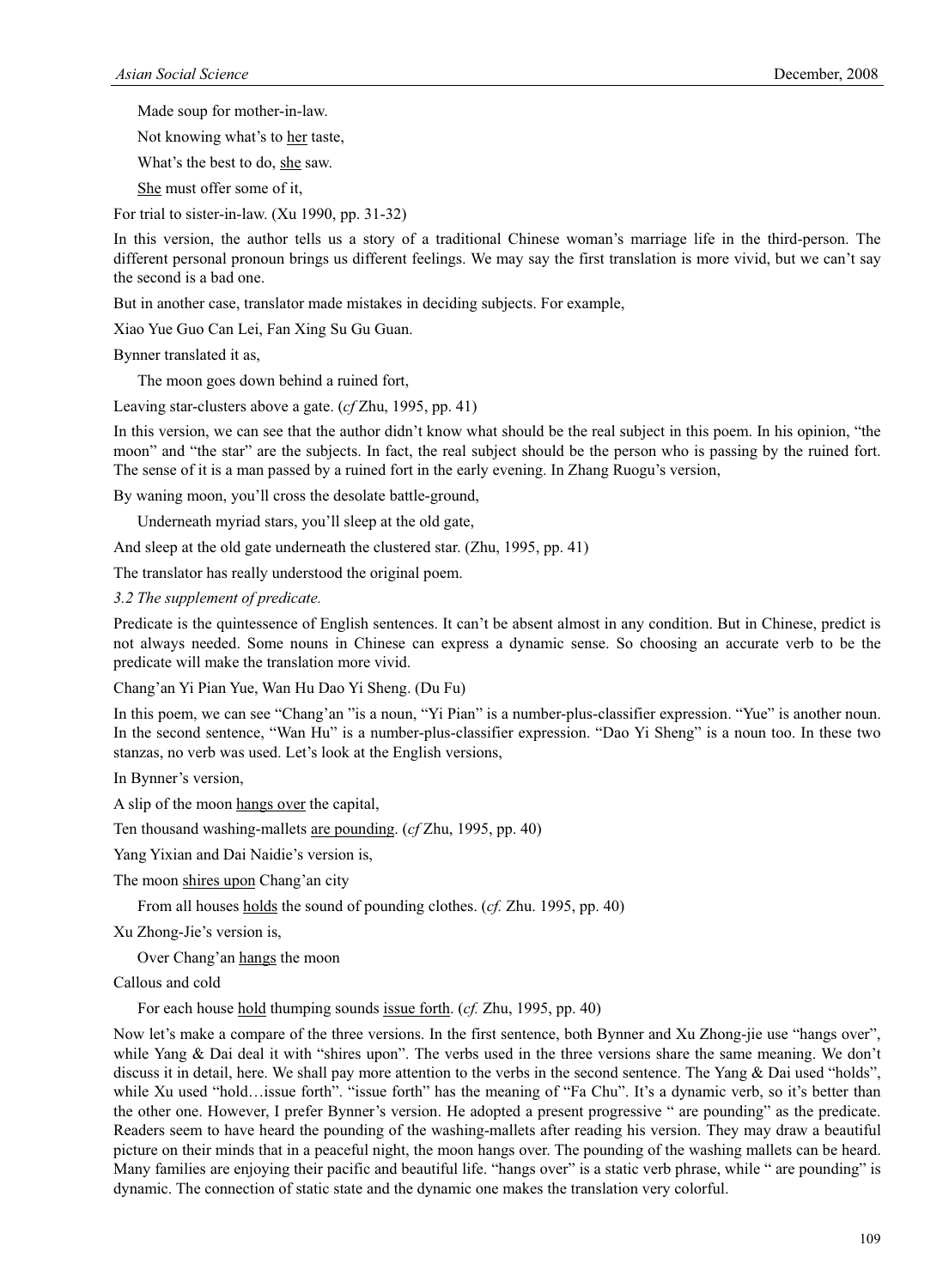## *3.3 The identification of the subjects and predicates*

In English, we should distinguish the singular form from the plural form in subjects. The form of predicates should be identified with the subjects. But Chinese is a Topic-Comment language. There is only logic relationship between the topic and the comment. In our translation, we must try to keep the identification of the subjects and predicates. See the example,

Bai Tou Gong Nu Zai, Xian Zuo Shuo Xian Zong.

H.A Giles translated it as,

One white-haired dame

An emperor's flam

Sits down and tells of bygone hours. (*cf.* Zhu, 1995)

In this version, we may consider it as a deserted woman who has been the emperor's dame is telling the poet the story about the emperor.

W.J.B Fletcher's translation,

Only some withered dames with whitened hair remain,

Who sit there talking of mystic monarch dead. (*cf,* Zhu, 1995, pp. 39)

It tells us many old ladies who have been the emperor's dames sit together idly and talk about the mystic monarchy dead. We Chinese won't think too much about how many dames there are, but in English version, the number of the dame cannot be ignored. One dame, or several dames can bring different feelings, but it's very hard for us to tell which version is better.

#### *3.4 The tense of the predicate*

Chinese verse won't be limited by a specific time or space. It will leave the readers more space to associate with. Tense is indispensable in English. English speakers would like to use tense to express accurate time. Something happened in the past should be expressed in past tense, while things happens now should be expressed in present tense. Except tense, mood, aspect and voice is often be used too. In our translation, we must consider when does the event in the poem happen.

Yue Zhong Lan Gu

Yue Wang Gou Jian Po Wu Gui, Yi Shi Huan Jia Jin Jin Yi.

Gong Nu Ru Hua Man Chun Dian, Zhi Jin Wei You Zhe Hu Fei.

The first three stanzas happened in ancient time. The last one returns to the present scenery.

Yuan-Chong's version,

The king of Yue returned, having destroyed the foe.

His loyal men came home, with silken dress aglow.

His palace thronged with flower-like ladies fair.

Now, we see but a frock of partridges flying there. (*cf*, Zhu, 1995, pp. 41)

In the first three stanzas, the translator adopts the past tense "returned, having destroyed, came thronged" to recall the things happened long before. In the last stanza, a "now" and "see…doing" brings us to present.

Sometimes, the translators used different tense to describe the same scene.

Chun Xiao (Meng Hao Ran)

Chun Mian Bu Jue Xiao, Chu Chu Wen Ti Niao,

Ye Lai Feng Yu Sheng, Hua Luo Zhi Duo Shao.

Zhang Ting-Chen and Bruce M Wilson translated it as,

Oversleeping in spring I missed the dawn.

Now everywhere the cries of birds are heard.

Tumult of wind and rain had filled the night.

How many blossoms fell during the storm? (Zhang and Wilson, 1991, pp. 22-23)

Xu Zhong-jie translated it as,

One slumbered late in the morning in spring.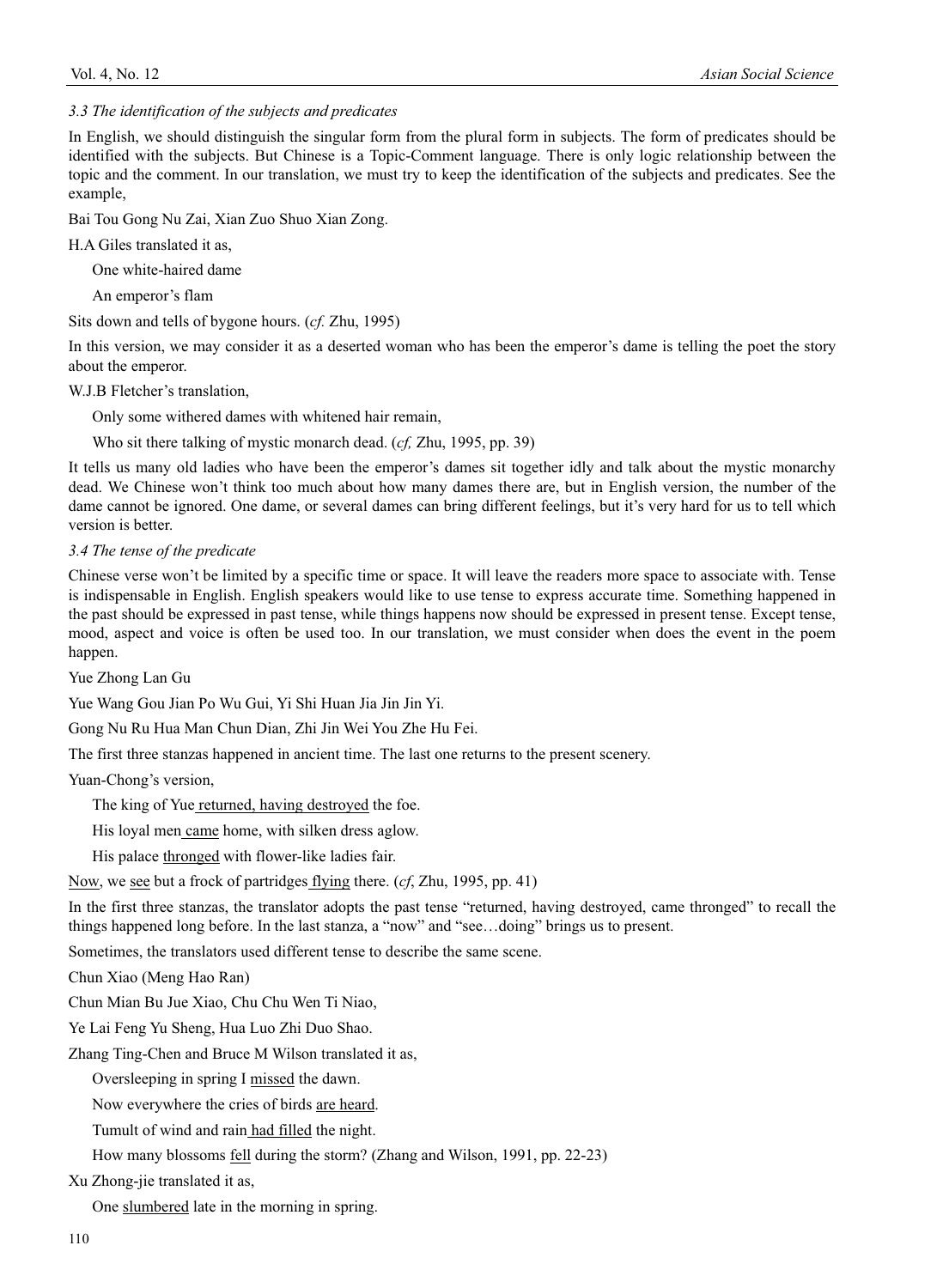Everywhere, one hears birds' warble or sing.

As the night advance, rain spatters, winds moan.

How many flowers have dropped? Can that be known? (XU, 1990. pp. 28)

In the first stanza, both Zhang&Wilson and Xu used past tense. Present tense was used by both of them in the second stanza, indicating that the bird is singing now. However, In the third stanza, Zhang & Wilson used past perfect tense to show there was a strong storm last night, and the last stanza, a present tense used to tell what the author thinks now. Xu's the third and the fourth stanza can be taken as an adverbial clause. Present tense in the subordinate clause describes a fact and the present perfect used in the main clause indicates that the rain spattered, winds moaned in the past. The tenses the translators selected are quite different, but their understanding about the original poem is quite the same.

## *3.5 The use of functional words*

Both Chinese speakers and English speakers like using functional words in their sentences. But functional words in the two languages have differences in essence. The functional words in English are the complement of morphology, while in Chinese, it's the product of semantic vacancy and the complementary of rhythm. (Pan, 1997, pp. 304) The functional words in English are rigid, and can't be omitted or replaced. But functional words in Chinese are very flexible. It can be filled or omitted randomly. The characteristic of Chinese verse is to use few words expressing deep meaning. So functional words are often omitted. When we translate them into English, we should supplement the functional words. Look at this poem,

Ji Sheng Mao Dian Yue, Ren Ji Ban Qiao Shuang (Wen Ting Jun)

Six nouns are used here, someone translated it as,

Cock crow thatch inn moon.

Man trace wood bridge frost.

It's not typical English sentences. It's an interesting attempt, but in most cases, we won't translate them like this. In our translation, we will supplement the omitted components to show the logic relationship of original poem. Functional words here are very necessary.

Behind the thatched inn, crewing cock and setting moon.

Upon the planked bridge, footprints in the frost. (Zhu, 1995, pp. 41)

The three functional words can help readers to understand the relationship of things. Behind the thatch inn, the cock is crowing. The moon has been setting, and the footprints step upon the planked bridge in the frost weather. Let me give you another example,

Jue Ju (Du Fu)

Liang Ge Huang Li Ming Cui Liu, Yi Hang Bai Lu Shang Qing Tian.

Chuang Han Xi Ling Qian Qiu Xue, Men Bo Dong Wu Wan Li Chuan.

Dou Hua-Zhan's version is,

Two gold orioles chirp on the emerald willow, outside the sill.

And a covey of white egrets fly towards the azure sky.

From the windows one sees eternal snow on the western hill.

At the door a boat bound for the east is tied nearby. (Dou, 1992, pp. 44)

There is no any functional word in the original poem, but there are seventeen functional words in the version. So the use of functional words is one of the major differences between Chinese and English.

## **4. Conclusion**

The contrast of Chinese and English can help us to know the two languages better. It not only can help us to learn or teach English as a foreign language, but also can help us a lot in translation. Chinese verse is the soul of Chinese literature and Chinese culture. It's one of the most important parts in culture communication. A good translation of a Chinese verse can promote the prevalence of Chinese culture. What are the most important principles in our translation? The problem is always disputed in the field of linguistics and translation. It's very hard to connect the Chinese characteristics with the English ones, for the two languages are so different. Some people think that keeping the characteristics of Chinese is the most important thing, so they translate poems with Chinese rhythm. But other people believe that the versions should be typical English sentences, or it will be helpless for English speakers to understand it. In my opinion, the versions should be helpful for readers to understand the sense of the original poems. The sense will